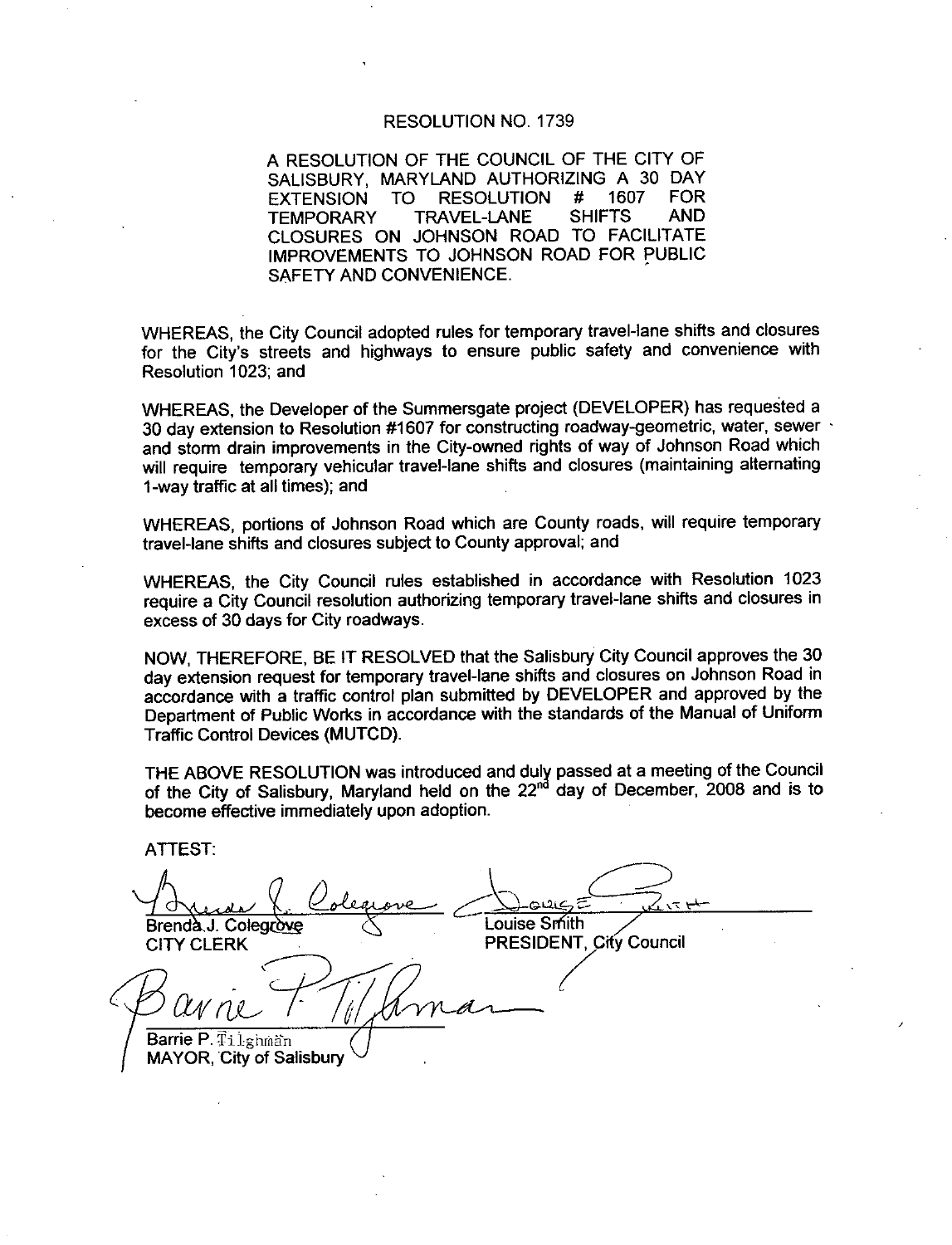

A Team of Teams **Making a Difference!**  Memorandum to the City Administrator thru the Public Works Director

## Subject: Proposed Temporary Travel-Lane Shifts and Closures

Purpose: To provide information to the City Council of a request for a 30 day Traffic Control Plan extension improvements to Johnson Road in accordance with City Council Resolution 1023 dated October 27, 2003.

**Recommendation:** I recommend City Council approval of the attached resolution

## Discussion

- The developers for Summersgate have requested a <sup>30</sup> day **ussion:**<br>The developers for Summersgate have requested a 30<br>extension for their Traffic Control Plan (see attached e-mail)
- Salisbury City Council adopted Resolution # 1607 approving a Traffic Control Plan for the portion of work that falls within the Salisbury City Council adopted Resolution # 1607 approving a<br>Traffic Control Plan for the portion of work that falls within the<br>City's right of ways and utility easements for the Summersgate<br>Proiect. Project.
- Wicomico County has approved the <sup>30</sup> day extension for the portion of work that falls within their right of ways
- Land Schedule the Developer's original schedule the duration of the portion of work that falls within their right of ways.<br>According to the Developer's original schedule the duration of the travel-lane shifts and closures vvicomico<br>
vortion of w<br>
According travel-lane<br>
traffic at all<br>
developer's<br>
the roadwa traffic at all times) was 45 days for Johnson Road; however the<br>developer's contractor went out of business prior to completion of<br>the roadway work.<br>The entire project's Traffic Control Plan exceeds 30 days in<br>duration and the roadway work
- duration and Salisbury Public Works has reviewed the TCP and recommends City Council's Control Plan exceeds 30 days in<br>duration and Salisbury Public Works has reviewed the TCP and<br>recommends City Council's consideration for approval because of<br>the collateral impact on the City's tra recommends City Council's consideration for approval because of the collateral impact on the City's transportation network. The entire project's Traffic Control Plan exceeds 30 day<br>duration and Salisbury Public Works has reviewed the TCP<br>recommends City Council's consideration for approval because<br>the collateral impact on the City's transportat
- 

Unless you and the Mayor have further questions, please forward this memorandum to the City Council. For any additional questions you Unless you and the Mayor have further questions, please forward this memorandum to the City Council. For any additional questions you may have, I can be reached at  $(410)$  548-3170 or by e-mail at fennis@ci salishury md u me collateral impact of<br>
• The Developer's revise<br>
Unless you and the Mayor<br>
memorandum to the City (<br>
may have, I can be read<br>
<u>fennis@ci.salisbury.md.us</u><br>
Respectfully submitted, fennis@ci.salisbury.md.us

Respectfully submitted

 $\begin{array}{c} \text{(aecwely)} \\ \text{(15)08} \end{array}$ 

Frank Ennis Technical Services manager

JAMES S. CALDWELL P.E. **DIRECTOR** 

NEWELL W. MESSICK III. P.E. DEPUTY DIRECTOR

> Government Office Building 125 North Division Street Salisbury MD <sup>21801</sup> <sup>4940</sup>

> > Phone: (410) 548-3170

Fax: (410) 548-3107

www.ci.salisbury.md.us/publicworks/

RECEIVED DEC 1 5 2008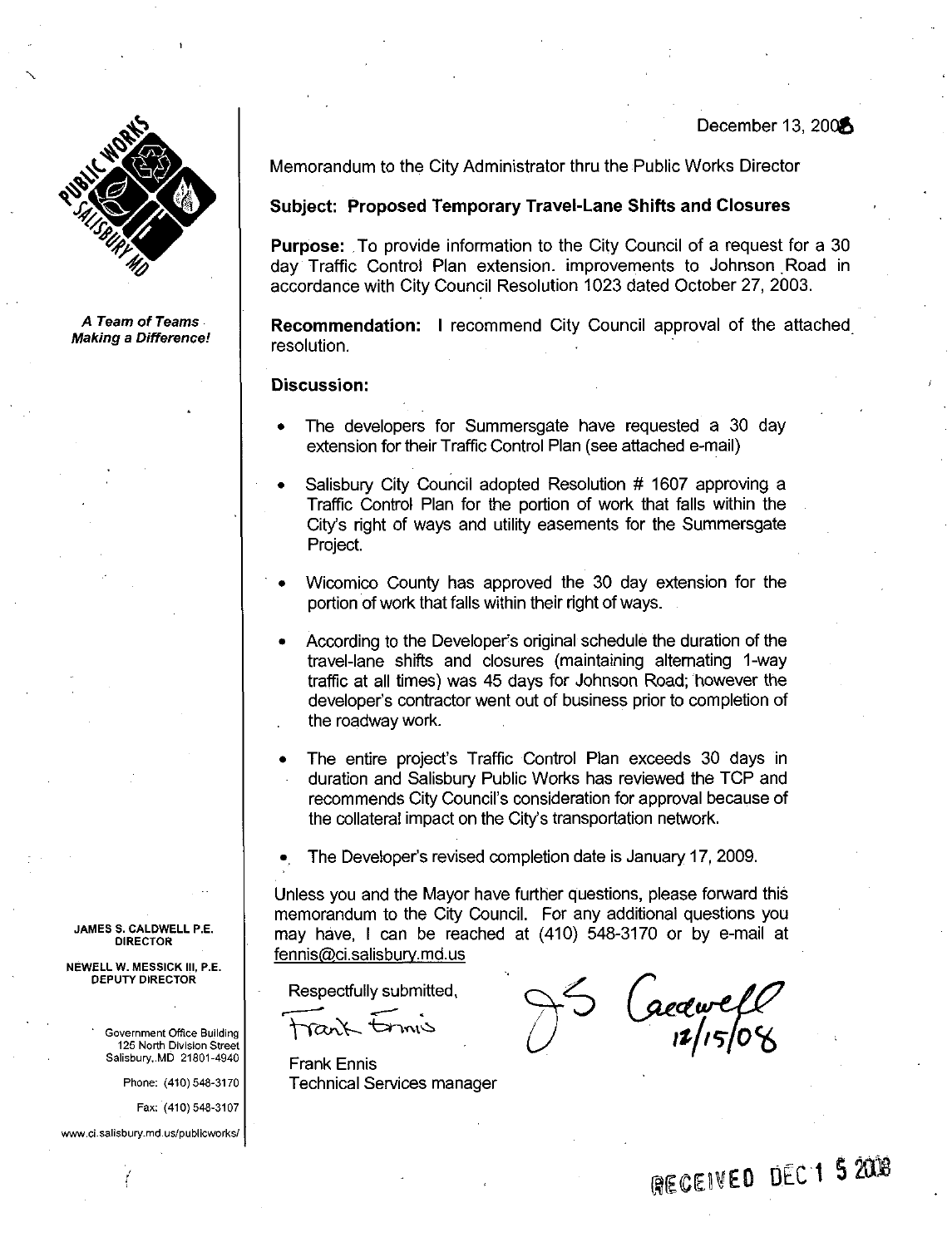| <b>Dallas Baker</b>      |                                                                                        |
|--------------------------|----------------------------------------------------------------------------------------|
| From:                    | mpm393x@aol.com                                                                        |
| Sent:                    | Tuesday, December 09, 2008 2:30 PM                                                     |
| To:                      | Dallas Baker                                                                           |
| $\mathsf{C}\mathsf{c}$ : | gstevens@vpretirement.com; brock@parkerandassociates.org; tedh@parkerandassociates.org |
| Subject: TCP             |                                                                                        |
|                          |                                                                                        |

Dallas

As you are aware <sup>P</sup> and A Contractors has ceased doing business We have hired George and Lynch to finish the road improvements at Summersgate. P and A had started the Johnson Road improvements on November 3rd 2008. As of November 11 th P and A had shut down all operations at Summersgate. George and Lynch began work on the job as of Novemberl 7th. The resulting 2 week loss of productivity plus the expected seasonal weather has put us in the position of needing an extension of time to our current Traffic Control Plan. A 30 day extension is requested.

The following is a breakdown and time line of the work needing completion at Summersgate for the Johnson Road improvements

A. Base paving new traffic lanes 1 day Anticipated date 12/16

B. Removal of Verizon poles and concrete to prior pole locations 2 days Anticipated date 12/22 and 23

<sup>C</sup> Milling and re paving new road surface including any base repairs to County Road <sup>2</sup> days Anticipated date 1229 and 30th

It is also recognized that weather will play a part in these timelines and is why the request is for a 30 day extension rather than a <sup>2</sup> week extension that would normally be needed

Sincerely,

Michael Morgan Vantage Point Group <sup>707</sup> Eagleview Blvd Suite 107 Exton, PA 19341 Suite 107<br>Exton, PA 19341<br>Phone # 302-383-7966<br>Eau# 610-321-1882 Exton, PA 19341<br>Phone # 302-383-79<br>Fax# 610-321-1882<br>Offica# 610-321-193 Fax# 610-321-1882<br>Office# 610-321-1977

Listen to 350+ music, sports, & news radio stations - including songs for the holidays - FREE while you browse. Start Listening Now